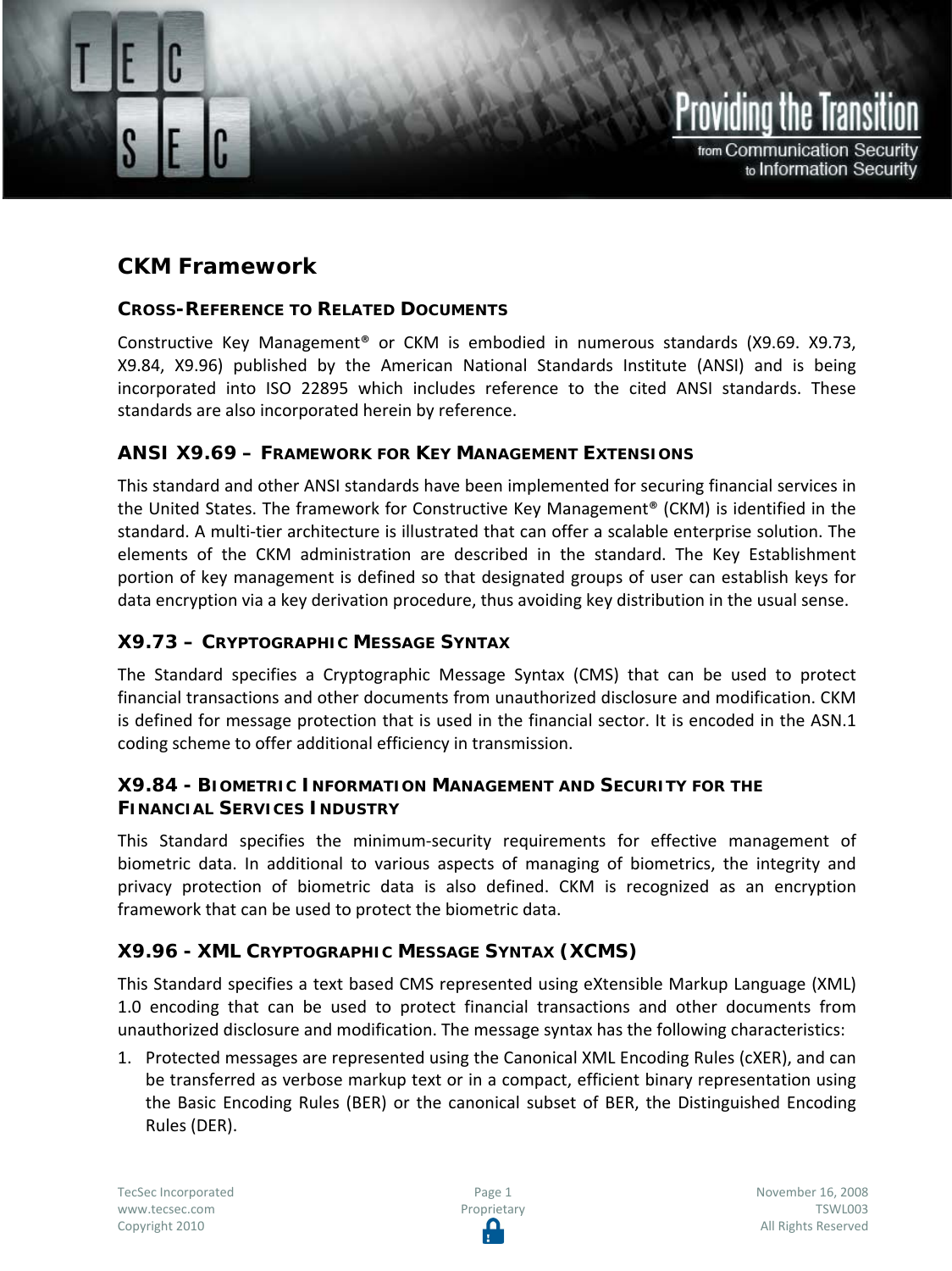- 2. Messages are protected independently. There is no cryptographic sequencing (e.g., cipher block chaining) between messages. There need not be any real-time connection between the sender and recipient of the message. This makes the syntax suitable for use over store-and-forward systems, e.g. Automated Clearing House (ACH) or Society for Worldwide International Funds Transfer (SWIFT). Standard attributes are defined to allow applications to maintain relationships between messages, if desired.
- 3. The syntax is algorithm independent. It supports confidentiality, integrity, origin authentication, and non-repudiation services. Only ANSI X9-approved algorithm(s) may be used for message digest, message encryption, digital signature, message authentication, and key management.
- 4. Support for biometric security, enhanced certificate techniques such as compact-domain certificates and key management extensions such as CKM are provided.
- 5. Selective field protection can be provided in two ways. First, by combining multiple instances of this syntax into a composite message; and second, by using identifier and type markup tag names to select message components to be protected in a single message, which allows reusable message components to be moved between documents without affecting the validity of the signature.
- 6. Precise message encoding and cryptographic processing requirements are provided.

These standards are available at<http://webstore.ansi.org/ansidocstore/default.asp>

## **DRAFT ISO 22895 – FINANCIAL SERVICES - SECURITY – CRYPTOGRAPHIC SYNTAX SCHEME**

The standard is based on the combination of inputs from ANSI X9.73 and ANSI X9.96 and is being updated to reflect the current direction in protecting messaging for the international financial community. A cryptographic message schema is defined whose concrete values can be represented using either a compact binary encoding or a human-readable markup language (i.e., XML). CKM is identified as a key management framework that can be applied to protecting content or information.

## **CKM Overview**

The Constructive Key Management® technique (CKM) described in ANSI X9.69, X9.73, and X9.96 is a key management framework that includes architecture for administering keys and for an encryption schema. The framework results in an encrypted message that users share through a common set of keying components.

Security through encryption of information may be done through the transport, or network layer, or encryption may be applied to the information content. There is often a need for a mix between Transport and Content encryption protection.

Typically, transport protection has focused on securing the channel through a Virtual Private Network (VPN). In addition to securing the channel, protection of information or content may also be extended into protecting the content directly.

There is often a need for a mix between a technical encryption solution and a business representation through content. In a client bank exchange, for example, it could be decided to encrypt only some parts of the message depending on the business need for confidentiality and

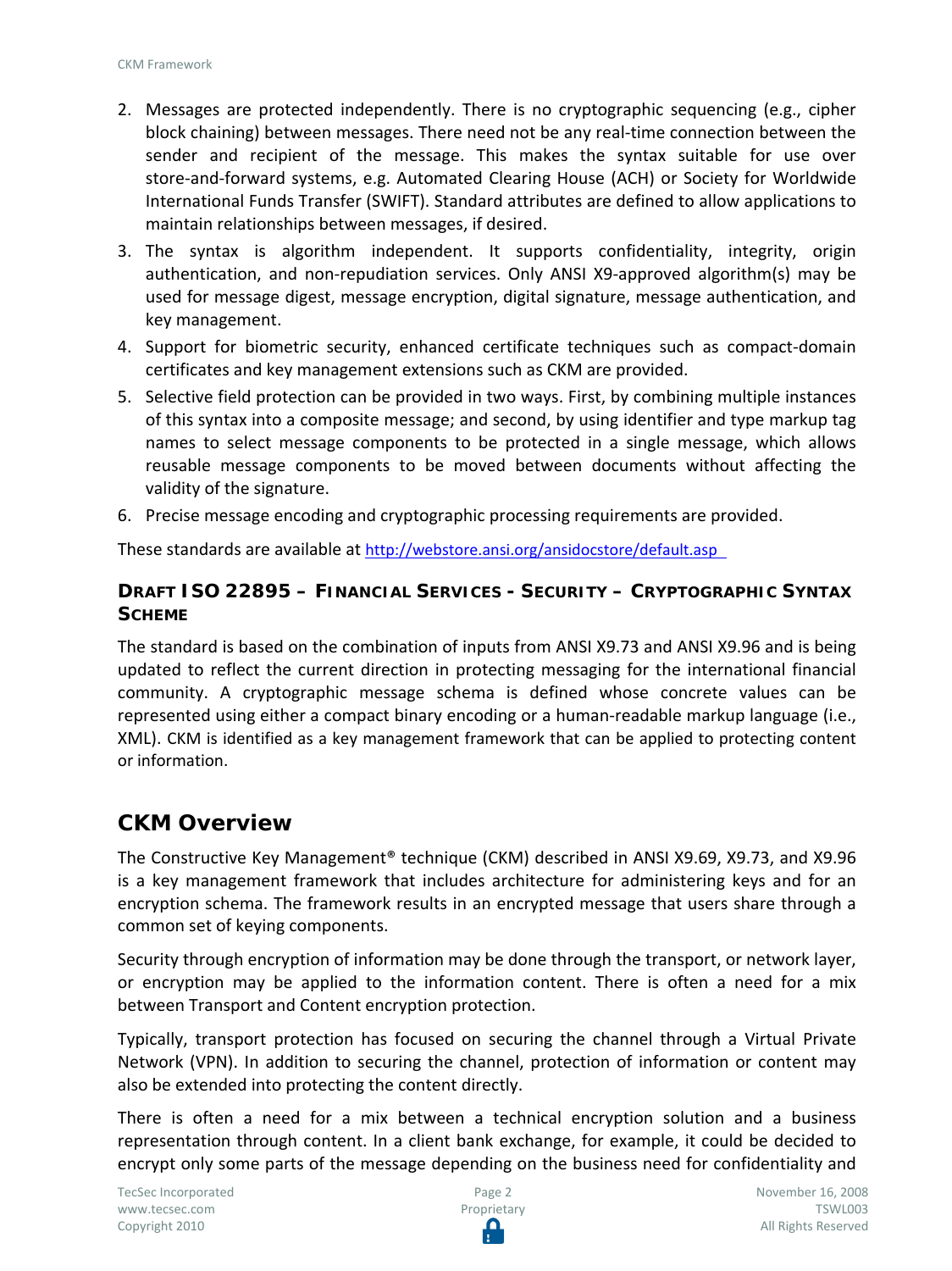access control. Protecting content can offer more flexibility to combine business models with security through encryption. Signing for non-repudiation can be considered an adjunct to a content protection process.

The message may be protected through the network as in the example of a channel in which there is no direct binding of encryption to the message or may be protected at the content level for which there can be a direct binding of encryption to the content. The CKM schema may apply to a network encryption implementation or to a content protection implementation. For content protection the CKM schema can apply to on-line and off-line communication environments.

The result is to create persistent protection through encryption, resulting with a binding of the encryption and the message throughout the life cycle of the message. Message content may be in the form of data or information. The CKM encryption schema for content protection may be viewed as shifting from a temporal keying design that may be used to establish the communications channel to an ephemeral keying design that may be used to protect the content in transit and in storage.

CKM is exactly what the name implies: a key is constructed per message. A message-encrypting key (or working key) is constructed as needed by the originator of the message, and can only be re-constructed by the appropriate entities as necessitated by their respective roles and relationship to the content.

There are several components that are included in the CKM schema:

- 1. A random key split for variability,
- 2. Symmetric split keys for defining the encryption boundaries (or domains) and for updating encryption at a network level without having to change cryptographic controls that are bound to the message, and
- 3. Asymmetric split keys that bind encryption to controlling access to the message through content. The CKM schema may also include an integrity check on the message content by using a Secure Hash Algorithm (SHA).

Content access may be defined in the form of roles or rules, or other information related representation. The use of a role for controlling the message access offers the potential for multiple persons or events having access, as designated by the role. The role continues to be effective even with changes in persons. A *Credential* or a label represents a role in the CKM schema. The *Credential* remains current with the role or other content designation.

By using roles, the CKM schema is particularly useful where the message flows among groups of users that are unknown to the sender, and where the information must be persistently protected over time. The CKM schema is a closed encryption process, dependent on the creation and life cycle of the key splits through an established administrative process. The *Credential* is bound directly to an asymmetric split key. The asymmetric split key may also be used to enforce read and write access privileges – asymmetric public split key for write and asymmetric private split key for read. The asymmetric split key may be a key establishment (e.g., Diffie-Hellmen) with ephemeral (e.g., elliptical curve).

A combination of these keys splits result in a data or message-encrypting key that is used with a symmetric content encryption algorithm. Inherent with the mix of components and the symmetric algorithm is an ability to view the schema as a set of modules that can offer different authorization or access control results. As an example, by maintaining one set of components

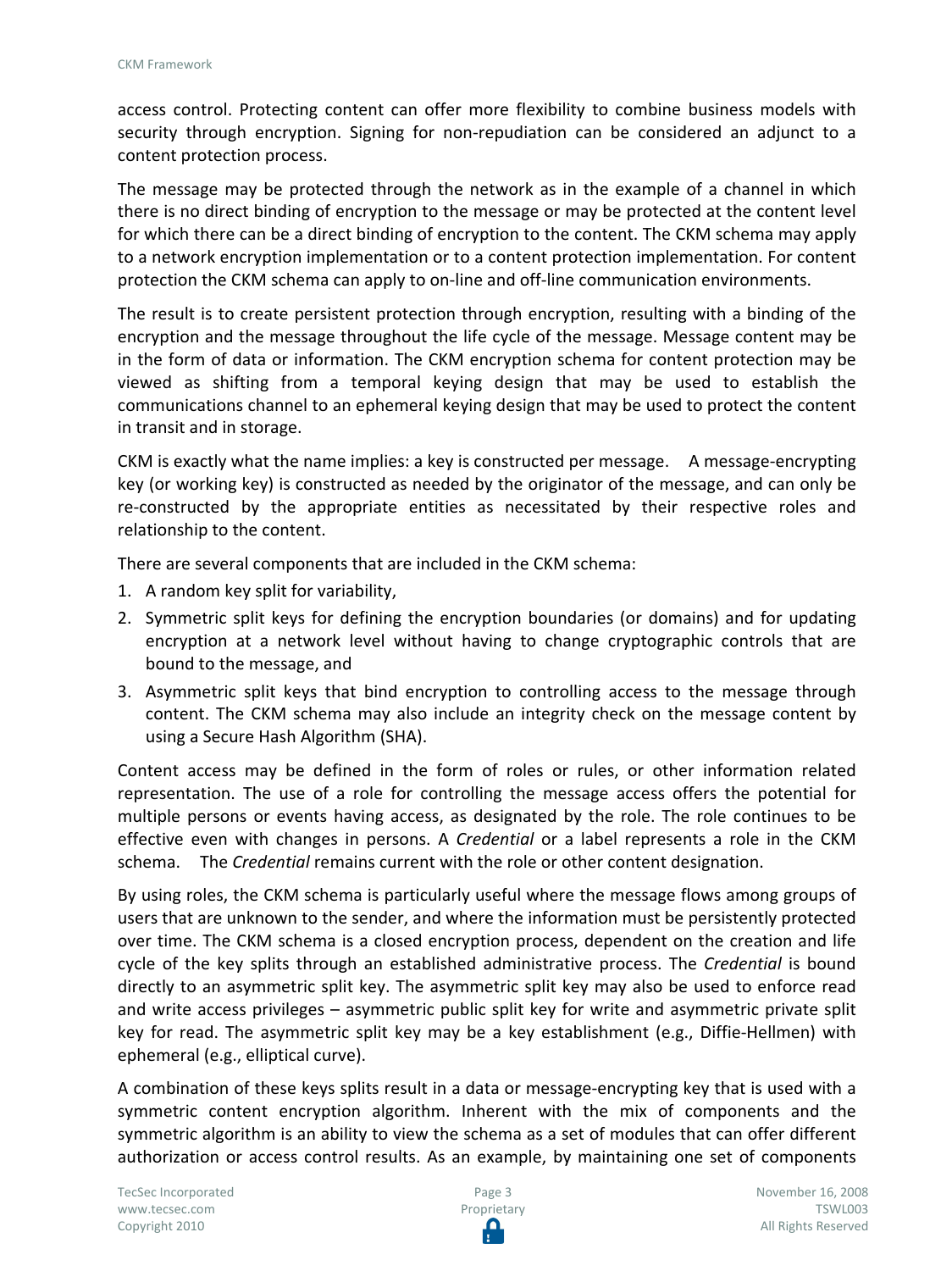and applying the components and the resulting message encrypting key to various symmetric algorithms, the encrypted message cipher will vary with the symmetric algorithm used. In the example, each symmetric algorithm results in an enveloped message that is mathematically independent from another symmetric algorithm result.

The symmetric and asymmetric split keys are pre-placed and positioned through an administrative process. A random split key is generated, to provide entropy, during the process of combining the split keys. Once a message is encrypted, that message may be forwarded to other CKM participants who have the same split key values necessary to decrypt. In this context, only those with appropriate peerage may push an encrypted message into a browser distribution for selective decryption and have the pre-determined split keys, and potential to reconstruct the working key. The symmetric key splits are mathematically included with the asymmetric splits to result in the message-encrypting key. The splits might be exchanged as part of a key management administrative protocol. This can mean that the message-encrypting key is always fully recoverable and the message is always decryptable by the appropriate recipients as well as the message owner and with the proper controls, the owner of the overall enterprise.

The CKM header can be part of a more extensive security encryption header that includes certificates and other code integrity elements. To ensure the integrity of the header, processes should be used to protect sensitive header components.

Once the encryption of the message is completed, the message-encrypting key is destroyed. Only through the construction process can a decryption of the message take place. The CKM schema results in a dynamic creation of a message encrypting key on-the-fly.

The CKM schema can be used for enforcing the separation of data through encryption as an access control functionality while resulting in also protecting the content. Key splits including the associate credentials that represent various categories of access, expressed in the taxonomy of the organization, are combined into a message-encrypting key that is used with a symmetric encryption algorithm to encrypt or decrypt the message. Typically, a number of pre-placed splits are used; these splits are combined with a random split to ensure that a different message-encrypting key is used for each message. The random split is created at the time the message is prepared for encryption. A significant benefit of this approach is the ease of understanding, management, granularity and the overall efficiency of the process compared to traditional static key approaches.

It is possible to create a nesting of multiple message encrypting keys so that the overall content message contains separately encryption-enforced messages. Access to the encrypted messages may differ through the selection of the credentials.

The asymmetric split keys that bind access control encryption to the message through content may also be a symmetric split key. The symmetric key splits can be combined directly, using (for example) a secure hash algorithm. An asymmetric split key has an advantage in that the public key and private key may be used for read and write separation.

#### **ADMINISTRATIVE OVERVIEW**

There are two major administrative functions required to manage the CKM system: the CKM administration (i.e., Enterprise Builder) and Token Distribution. In large organizations, these could be independent of each other. If the two administrative functions are separated, it is possible to establish a scenario for creating the policy and split keys for an organization within

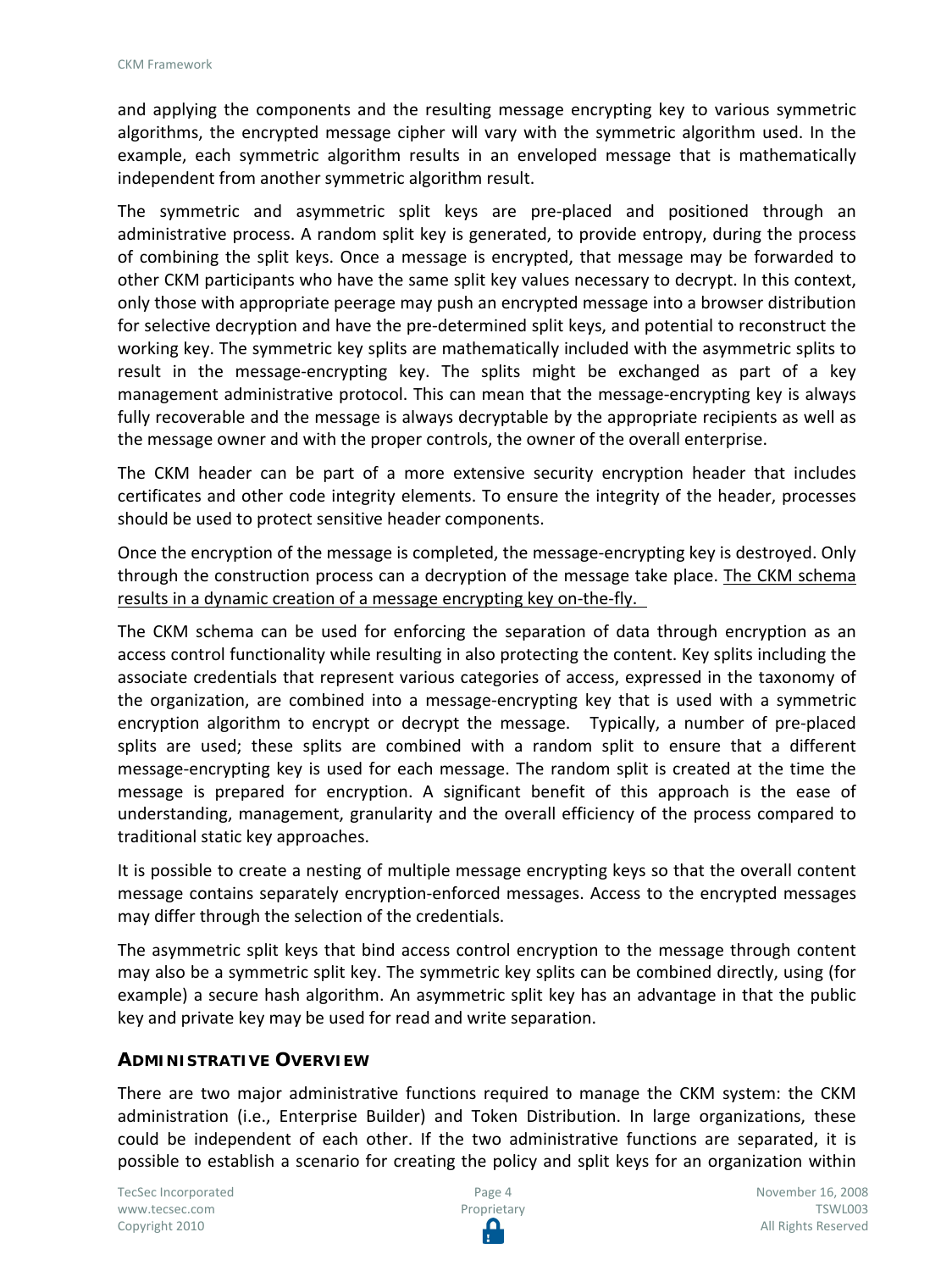the CKM administration and, separately, maintaining the daily use of the split keys with the token distribution. Tokens provide mobility to the user, where appropriate. Tokens also increase the level of assurance associated with the distribution and storage of the *Credentials* issued.

The CKM Administration shall design the overall interconnectivity within the enterprise, establish the policy parameters for maintaining the integrity of the enterprise, create the *Credentials* and asymmetric and symmetric key splits, and establish the read and write privileges for the organizational access needs.

The Token Distribution function shall include the day-to-day management of the system, the maintenance and distribution of *Credential* key splits, the maintenance of current users and their tokens, and the maintenance of the balance of split keys. It is at the Token Distribution level where dual control of key material shall be accomplished, if required by the enterprise. The distribution of split keys shall be accomplished through a secure channel. After the CKM Administration has defined the system and system parameters, and created the split keys, the CKM Administration is normally complete. There may be instances for additional split keys or changes to the split keys and occasional policy changes that need to be done.

## **KEY CREATION OVERVIEW**

There are two fundamental steps for key creation within the overall CKM process. The initial key split value creation is done within the administration process and creates mathematical seeds for selected key splits further used in the CKM combiner process. A second, working key creation is done through a combiner process which uses the split keys from the administration process but adds the additional random split key at the time a message is encrypted. The random key split changes with every session or creation of a message encryption key. The other key splits may change depending on their usage. Once a recipient of an encrypted message has all the key splits, the message may be decrypted.

The user creates a message encryption key at the time of encryption or at the time of decryption by combining the appropriate asymmetric key splits invoked by the credentials associated with each transaction and the symmetric key splits. As a minimum, the symmetric key split must be a random key split. Other symmetric key splits may include a maintenance key split and a domain key split. The maintenance key split can be used as a network level key for cryptographically updating everyone. A change of the maintenance key split effects all in the cryptographic boundaries of the network. A domain split key establishes the boundaries of an information domain and can be used to define virtual domain control that is mathematically aligned with the domain.

After the message encryption key is used, that key is destroyed. Except for the random split key, only pointers to the key splits are retained. The concept of pointers to the actual split keys minimizes an external discovery of the split keys associated with the encryption process. The random split key is also encrypted. Key to encrypt the random split key may be derived from an asymmetric public key associated with a credential or a combination of credentials and their asymmetric public keys, or an enterprise symmetric key.

There may be times when it is more efficient for an application to retain the message encryption key, and there is sufficient integrity included in the protection of this key. Instead of having to recreate message encryption key on demand, a message encryption key with an extensive use or a predefined life cycle, such as a key used to verify Message Authentication Code (MAC), may be

TecSec Incorporated [www.tecsec.com](http://www.tecsec.com/) Copyright 2010

Page 5 Proprietary Ω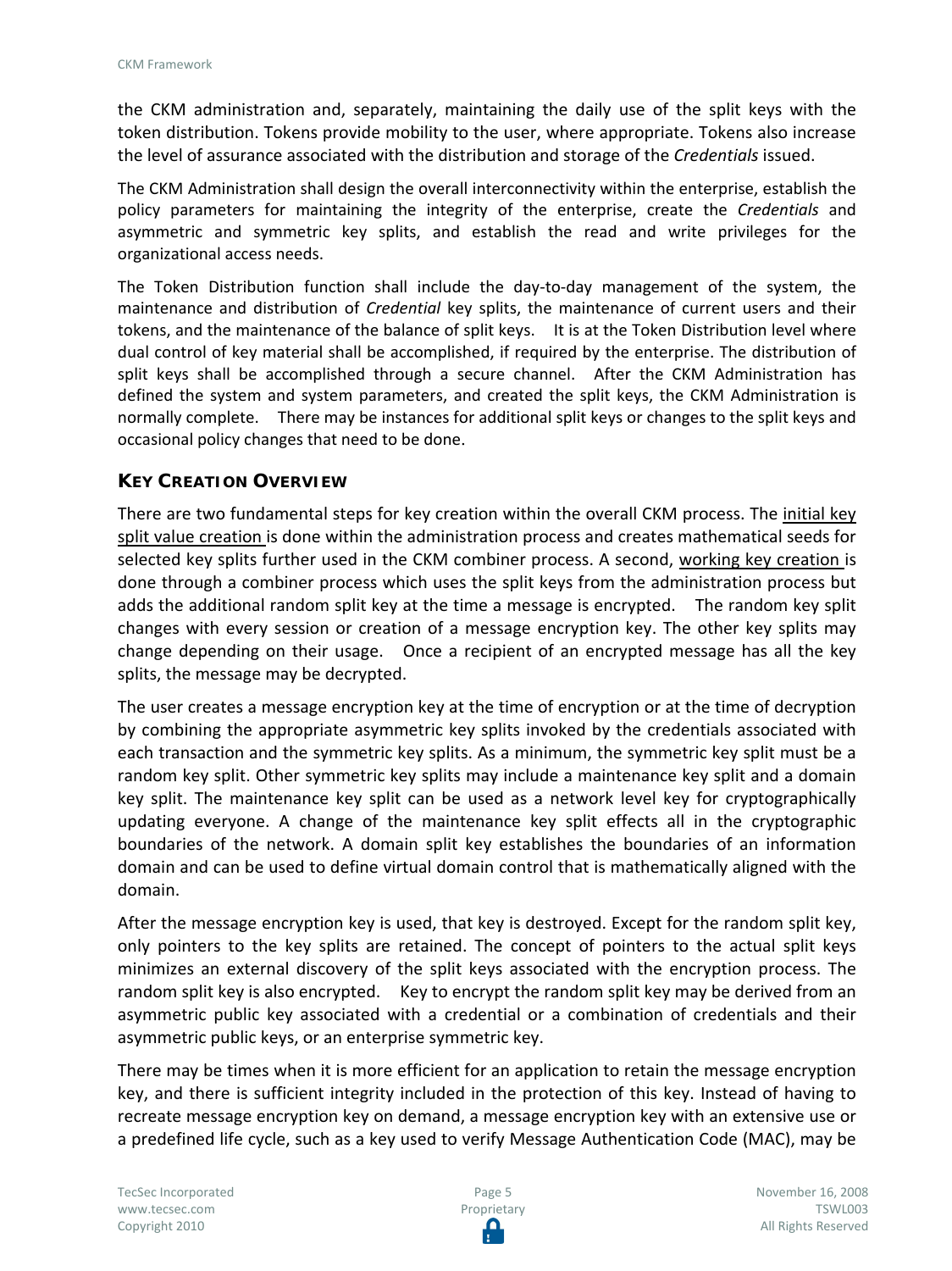retained. At the appropriate time a message can be sent to all appropriate users to activate a specific message encryption key.

The message encryption key is used with a content encryption algorithm. This algorithm can also be used as a secondary access control capability. By applying different symmetric algorithms to a common set of split keys, a strong data separation can be made. An example is having a single message with multiple accesses that need to be enforced by encryption and result in multiple users accessing a common message but with differing access rights.

#### **ENCRYPTION AS AN INFORMATION SECURITY TOOL**

As an information security tool, cryptography can complement changes in information technology. The growth of information systems has been phenomenal. However, today's cryptography and its key management have reached a crossroads as it attempts to adapt to the information system changes. The predominant public key management scheme of the 1980s and 1990s has shortcomings that will constrain the information industry from expanding into greater information sharing applications without a shift in public key application. A new direction in encryption is needed if the distributive enterprise solution, with its myriad information applications, is to be made effective.

By combining what has been learned in the implementations of public key management and pre-1980s key management, an expanded symmetrical core key management technology emerges as the better choice for bridging to the 21st century information applications that include data-at-rest and communications security models.

Issues that confront future information protection models such as scalar, data separation, or role-based enforcement, system performance, and multiple enterprises authentication for the user or for the workstation can be satisfied by combining enterprise-wide information distribution with information control and access control capabilities while protecting the information.

An evolution in cryptographic technology is taking place. A symmetrical key management model that is particularly well suited for role-based access control, that look to the roles users have within an organization, and to the information access that should be afforded those roles, is being bound to an authentication key management model that incorporates the mathematical models of digital signatures and signed public certificates with physical properties of identification techniques as smart cards. The resultant key management technology is the basis for what will be referred to herein as Constructive Key Management® (CKM).

The age of the Internet and "information warfare" is upon us. The protection of selected information and selected channels of information has become a paramount concern in defense and commerce. While this evolution has been taking place in information processing, cryptography has emerged as a premier protection technology.

Cryptographic keys are an essential part of all encryption schemes. Their management can be the most critical element of any cryptography-based security. The true effectiveness of key management is the ability for keys to be maintained and distributed secretly without penalizing system performance, costs, or user interaction. The management of the keys must be scalar, must be capable of separating information flow, must include interoperability needs, and must be capable of providing information control.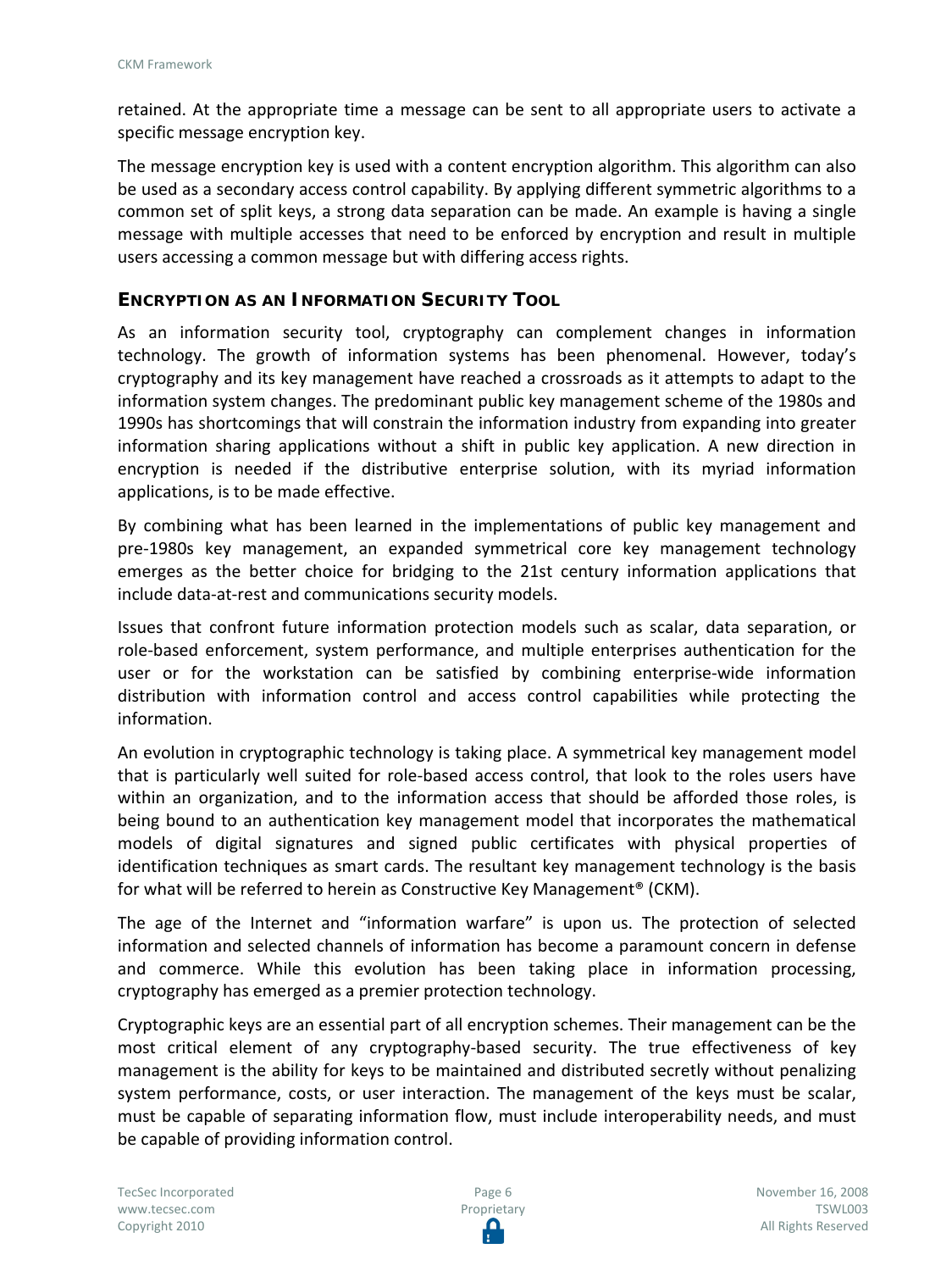A method of distributing keys predominantly used in the 1980s and 1990s is public key, or asymmetrical, cryptography. In this method, the conversion of information to cipher text and the conversion of basic properties of the public key method include separate encryption and decryption keys, difficulty in deriving one key from another, secret decryption keys, and public encryption keys. The implementation of public key information encrypting keys is the result of the mathematical combination of the encryption and decryption keys.

Public key management was developed for a communications channel requirement to establish cryptographic connectivity between two points, after which a symmetrical cryptogen such as DES was to be executed. Over the years, public key implementations have demonstrated their effectiveness to authenticate between two entities. However, to take the authentication process to a global certificate process has not been successfully done. Stated in other words, public key management is effective in an information model that defines point-to-point communications channels where the information encrypted may not need to be recovered.

Many of the recent implementations of public key management have left users with an option to create their own pair-wise connectivity within the network. This action can leave an organization vulnerable, and in some cases liable, if that user leaves the organization without identifying the keys that were previously used for encrypted files or data. Also, to assure the integrity of the public key from misuse, a third-party infrastructure scheme has surfaced, that is, a certificate authority process is created to mathematically confirm that a particular public key was issued to a specific user. The exchange of certificates with a third party can significantly impact the performance of a network. Further, this raises the legal issue of whether an organization should give a third party control over the validation of corporate correspondence.

A negative aspect of the public key process is a high computation time, which can impact the performance of an information application. In many instances, hardware solutions have compensated for the high computational requirements. Semi-public key architecture historically has been a point-to-point design; moving to a distributive network with group sharing of information can create higher transmission costs and greater network impact. Although the older key management systems of the 80's and 90's worked well for point-to-point communications and one-to-one file transfer, they are too time consuming to use in a case wherein a single file is placed on a file server and decrypted by thousands of users. As the trend toward work groups and complex communications infrastructures continues, the need for more efficient information and communications key management technology becomes paramount.

Shared secret keys or symmetrical key is the earliest key management design and pre-dates public key management. The earlier versions of symmetrical designs suffered what was referred to as the "n-squared" problem, in that the number of keys needed was very large as a network expanded, and these designs did not have an effective authentication capability. However, symmetrical encryption has a measurably better system performance than public key implementations.

Cryptographic keys are an essential part of all encryption schemes. Their management is a critical element of any cryptographic-based security. The true effectiveness of key management is the ability to have keys created, distributed, and maintained without requiring user interaction and without penalizing system performance or costs.

Asymmetric, also called public-key, cryptography has received significant attention in recent years. The public-key method includes separate public encryption and private decryption keys

TecSec Incorporated [www.tecsec.com](http://www.tecsec.com/) Copyright 2010



November 16, 2008 TSWL003 All Rights Reserved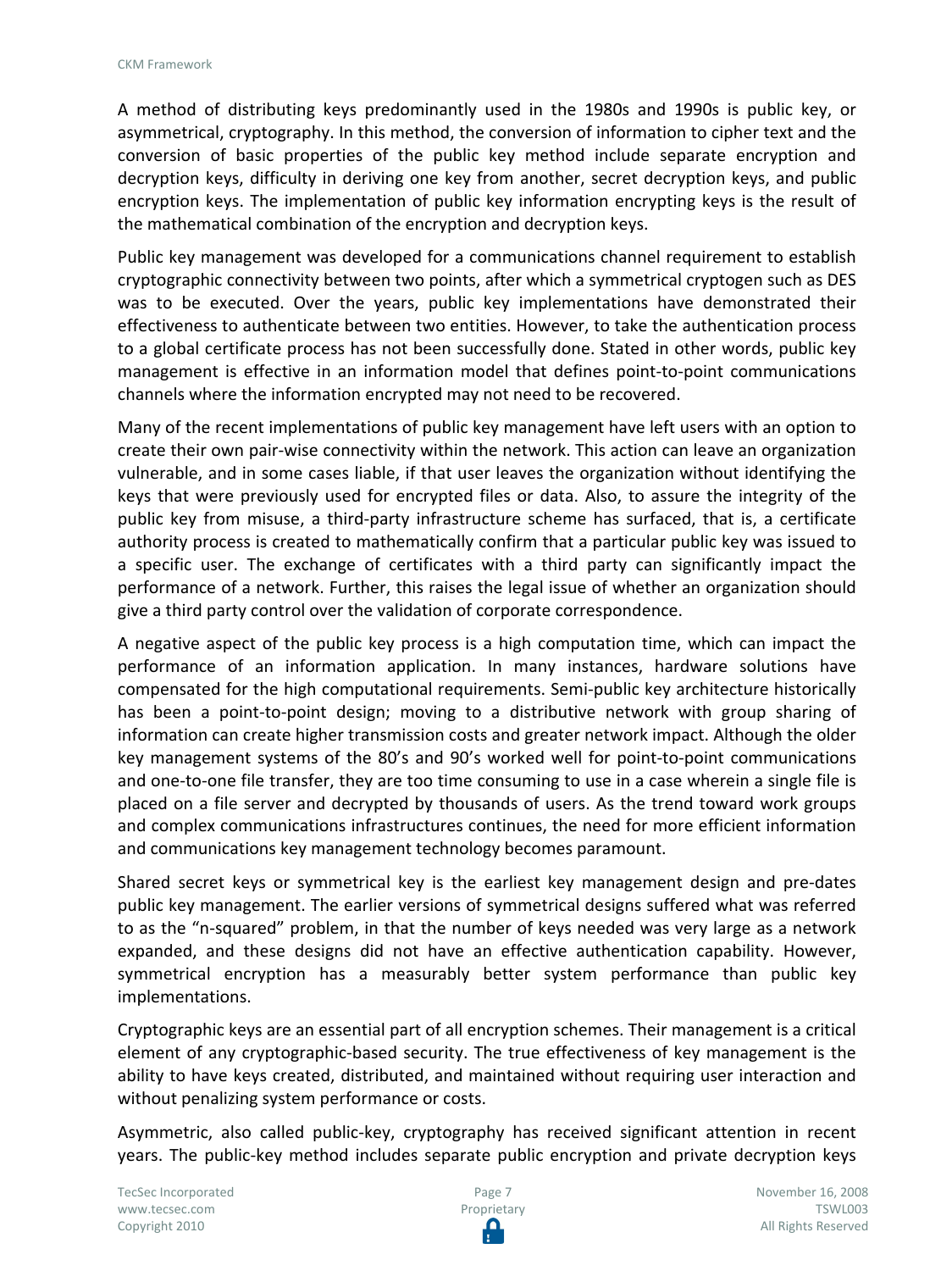that provide a measure of difficulty in deriving the private key from the public key. Public-key management was developed to establish cryptographic connectivity between two points in a communications channel after which a symmetric cryptogen, such as DES (Data Encryption Standard), was to be executed.

Over the years, public-key implementations have demonstrated their effectiveness to authenticate between entities. However, public-key methods have had some shortcomings to handle the requirements of today's global networks.

CKM builds on the advantages, and takes into account the disadvantages, of both public-key and symmetric key implementations. CKM combines an encryption process based on split key capability with access control credentials and authentication process based on public-key techniques. CKM is most effective in modern distributive information models where information flow and control can be defined, where the information encrypted may need to be recovered, and where authentication using public-key technology and a physical token can be implemented. CKM should be considered a key management framework that can be applied protecting content or extended for signing.

Protecting content may also be referred as using encryption for protecting data-at-rest as opposed to data-in-transit. Data-at-rest refers to data encrypted as logical units (objects) and includes the creation, processing, transfer, and storage of these objects. Data-in-transit refers to the stream encryption of data moving through a physical or logical communication channel during a certain period of time. CKM can apply to both types of encryption.

Current CKM technology meets the set of "classical" security objectives.

- 1. Data confidentiality keeps the content of information from being revealed to those who are not authorized to read it. CKM uses symmetric key cryptography with a robust key management system that provides a new and unique working key for each encryption. The user "selects" the readership or has the readership defined for each encrypted object. An object can be data-at-rest, such as a file, a message, or data-in-transit, such as network traffic.
- 2. Access control restricts use of encrypted objects to those users specifically given permission to use them. Access control in CKM can be role-based for which permissions are granted and revoked based on that user's responsibility or position within an organization. It currently encompasses the actions of encryption and decryption but may include permissions to use certain programs, certain devices or specific hardware operating modes. Access control may also be extended to data base applications.
- 3. User Authentication establishes the identity of a user (person or device) to the system. A CKM Signing system can be used for authentication and can be enhanced with other security related technologies.

Smart cards and biometrics provide CKM greater security in meeting the third objective, User Authentication. As well as providing stronger user authentication when used as a token, a smart card can be an excellent hardware platform to implement various levels of CKM technology. The card may be used as a memory only device, or it can be expanded to include processing capability. An advanced smart card, called the SmartToken™ is an enabling technology for CKM. Along with its increased processing and memory, the SmartToken™ can, itself, have additional security enhancements such as a unique radio frequency signature for a random number generation capability.

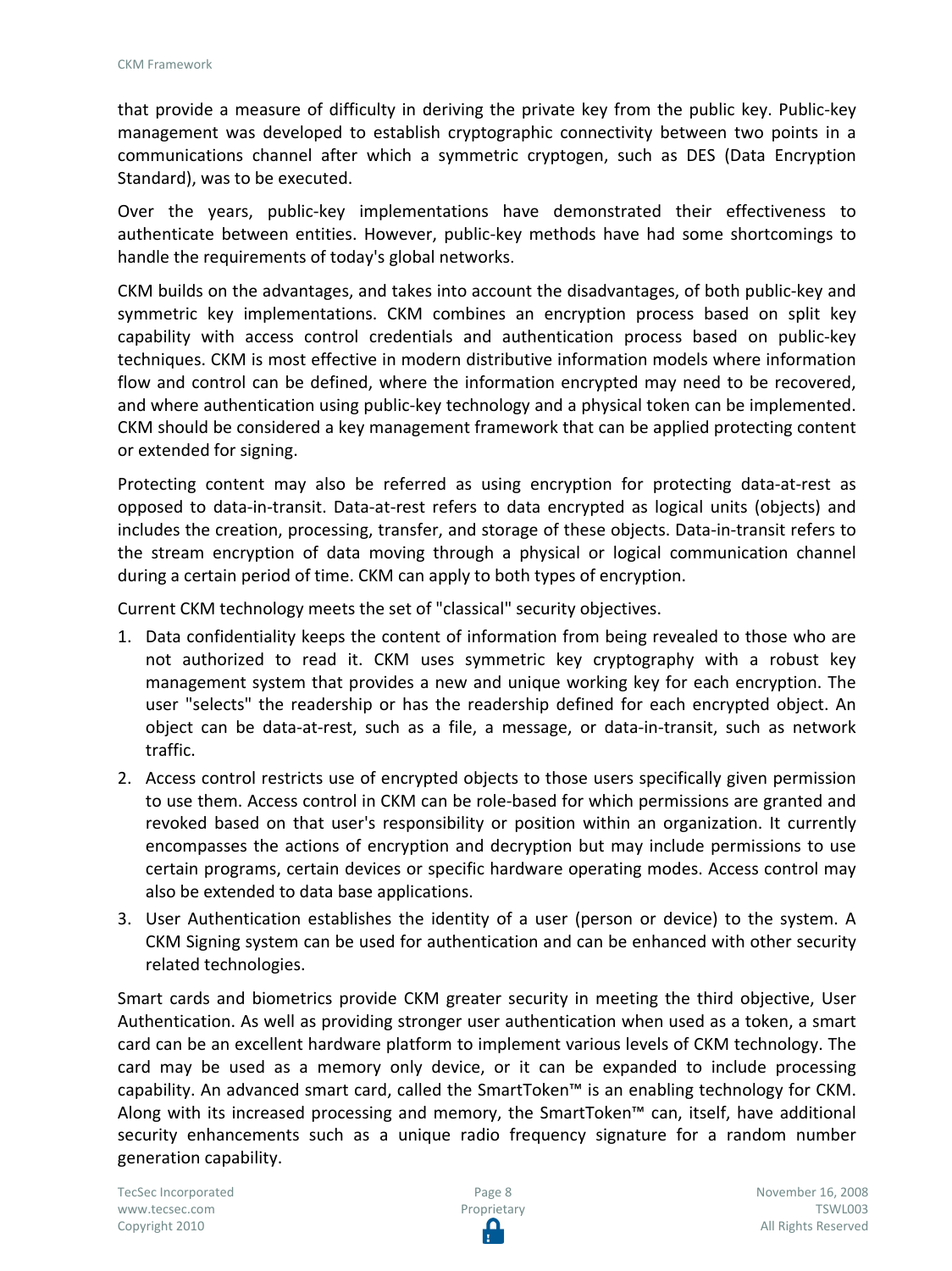Another value added security enhancement can be biometrics. Adding biometrics to CKM enhances user authentication and may provide pieces of information for generating the private key part for the asymmetric key cryptographic system that CKM uses for digital signatures.

Inherent in CKM is the means to meet additional objectives:

- 1. Data separation is the ability to keep data in the same physical space, yet still enforce access controls. Two cryptographic means of separation are used in CKM - separation by algorithm and separation by label. Data Separation can be defined through "Silos" where encryption of CKM enforces hardware memory allocation such as compartmenting smart card memory for multiple application usage while maintaining definable separation among the applications.
- 2. Key recovery in CKM is the ability to regenerate the keys used to encrypt objects. Key recovery means that within any particular CKM domain (or organization) encrypted objects are not lost with the loss of any individual. Key recovery for export is also possible. Asymmetric key cryptography used for digital signatures offers CKM the means to meet three additional security objectives concerned with message authentication:
	- 1) Data origin authentication (sometimes called message authentication) corroborates the source of CKM encrypted information.
	- 2) Data integrity is the ability to prove that a CKM encrypted object has not been altered since being encrypted and digitally signed. If digital signatures are not used, a Message Authentication Code (MAC) or Manipulation Detection Code (MDC) with encryption can provide data integrity.
	- 3) Non-repudiation proves that the signature on a signed object came from the signatory such that the signatory cannot deny digitally signing the object. The CKM framework includes an infrastructure that digital signatures can be included. The digital signatures may exist from other Public Key Infrastructures and supplement other security functionality of CKM, or the digital signatures may be directly derived from the CKM mathematics and be included in the CKM framework infrastructure.
- 3. Data separation can be enforced by encryption. The CKM can be used as an encryption tool to enforce data separation by providing an access control mechanism for a token's memory allocation. Data may be separated into compartments that are enforced by encryption. The assurance that the compartments remain intact and enforceable is through the access control functionality of CKM. Each compartment may include separate application data. By having the organizational owner of the token cryptographically separated from the application owner of the stored data, liability and privacy can be addressed. The user of the token becomes under the organizations control of the organizational owner of the token while each of a separate suite of applications can maintain their cryptographic and authentication models with the user separate of the token owner. A tagged environment such as used by an XML infrastructure can be mapped to a CKM header to further embed an encryption process with an information data protocol. Further integrity of the resultant embedded tagged data may require a coding schema.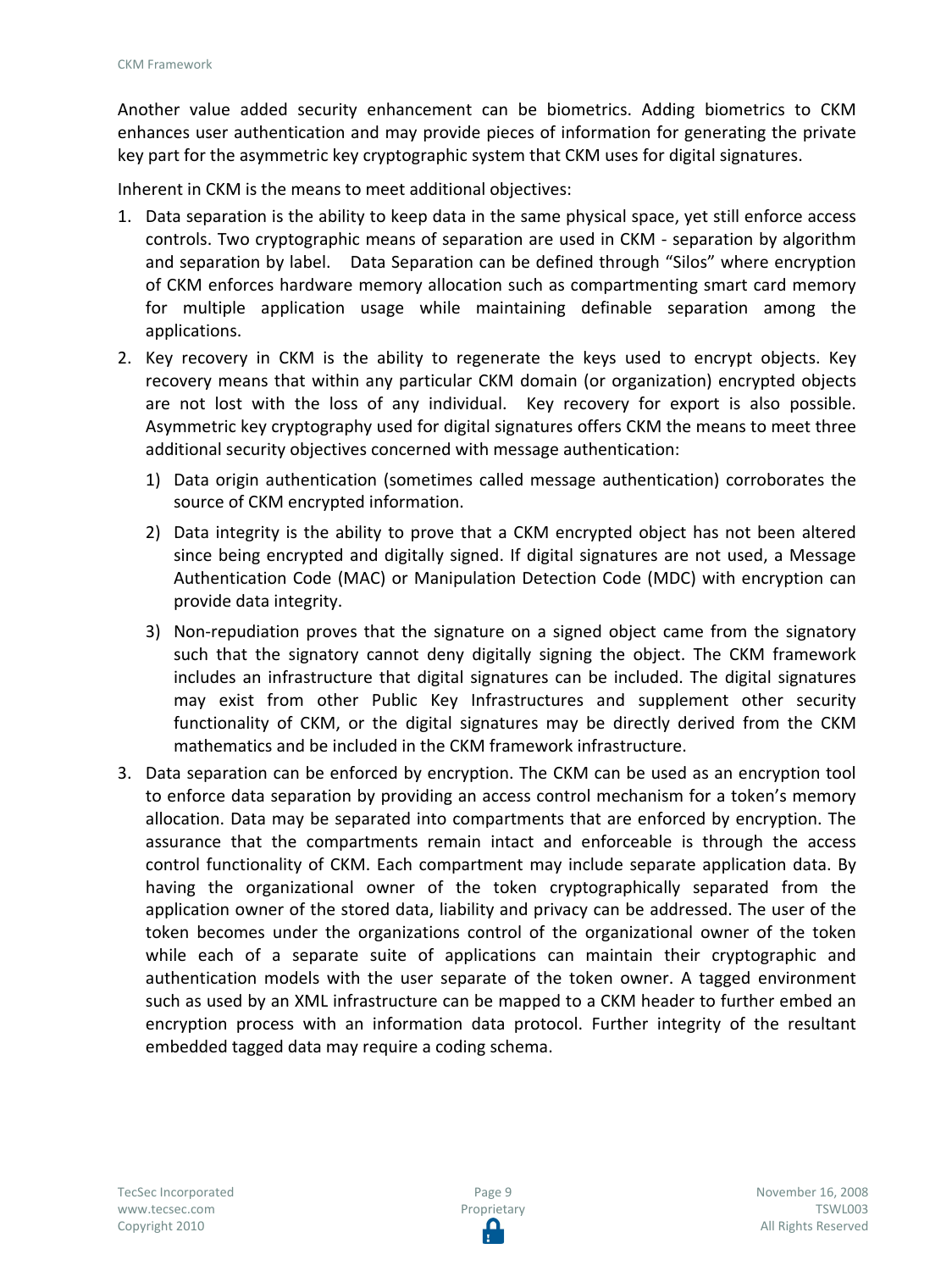4. Access to a database can be enforced through the encryption of a cell, a row, or a column. Of course, there is a performance consideration on which choice is selected. Another factor in data base encryption is: should encryption be leveraged for access to the metadata associated with the database. The security architecture parameters would identify an emphasis on protecting access to the metadata, or protecting access directly to the database, or a combination of the metadata and the database.

#### **THE CKM FRAMEWORK**

CKM is a framework for generating and regenerating cryptographic keys, and managing those keys within an organization. For data encryption, a cryptographic working key is generated immediately before an object is encrypted or decrypted. It is used to initialize a cryptographic algorithm for encryption or decryption. The working key is discarded after the encryption process is completed.

The working key is built from pieces of information within a combiner process. To be a participant in the system, a user must have the pre-placed pieces necessary to build the key; otherwise encryption and decryption cannot take place. A CKM Administration (Enterprise Builder) creates these pieces, which may be referred as cryptographic key splits. A subset of these splits is distributed to each user in the organization. One of the subsets for mapping information sharing and information control that each user receives is specific to that person and is defined through labels (credentials or permissions) for which the individual may use to encrypt (known as write credential) and which the credentials of that individual may use to decrypt (known as read credential). Several user authentication techniques are used to verify a user to the CKM system before that user is allowed access to this information.

To build a key, other key splits are needed: a variable system wide split, called the organization (domain) split and a variable system wide split, called the maintenance split are used. To this are added a random number, which is called the random split, and the user selected credential splits. The random split ensures that a unique working key is created for each use. User selected permission splits define the "readership" of the CKM encrypted object, i.e. which users will be able to decrypt the object. All of these splits are input to a process known as the CKM combiner process. The output of the combiner process is a unique number that is used as the basis for a working or session key.

CKM uses a hierarchical infrastructure to manage the distribution of data necessary for CKM enabled software to construct cryptographic keys. This infrastructure also provides a method of user certificate and public key distribution for asymmetric key cryptography so that digital signatures may be used.

#### **FURTHER CKM ADMINISTRATION**

CKM Administration is structured so that it is a multiple tiered, hierarchical system. A top tier is identified as the Policy Manager. This process enables the closed cryptographic system to generate key splits. The key splits become the basis for the cryptographic process and once an information control relationship is established, these key splits are used in a combiner process with added random and other internal encryption elements for a working key or session key. The working key becomes the on-the-fly key to encrypt data.

From the Policy Manager is the creation of a working relationship for establishing information control through a Credential Manager. The next tier for access control, CKM can establish an

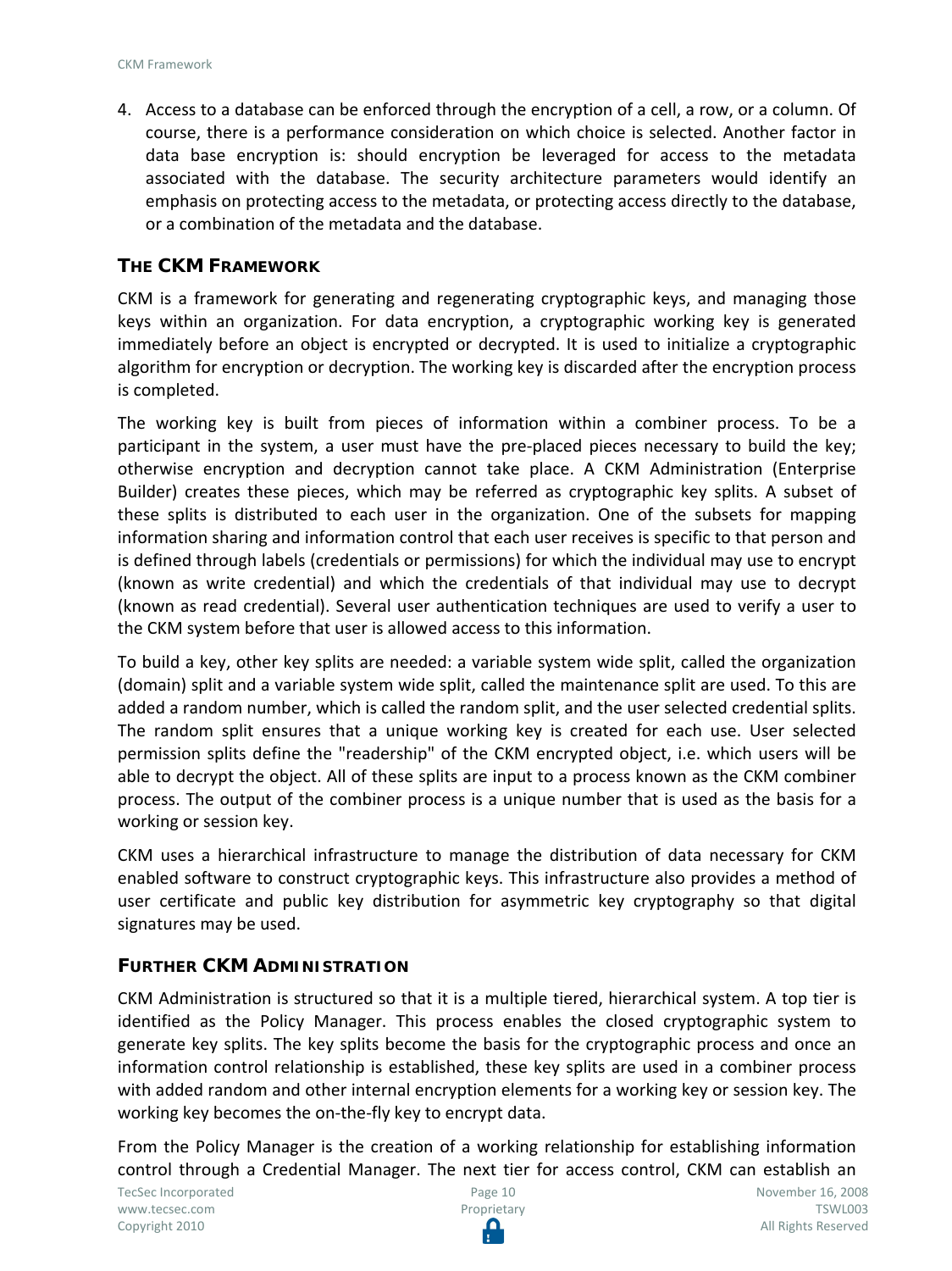information control paradigm through credentials that are directly related to one set of the key splits. Also, alternative methodologies are available for controlling information through other key splits such as the domain key split or the maintenance key split.

The Credential Manager process is given a subset of Credentials, specific algorithms, and enterprise policies from the Policy Manager. Individuals are allocated use of specific *Credentials* and algorithms from the Credential manager's subset. Organizational policies and system parameters generated by the Policy Manager are added to these *Credentials* forming an individual's credentials. A user's credentials are encrypted and distributed to that user as a *"Token".* The token may be in the form of a software token application or in the form of a hardware token application. The smart card can be an example of such a token. The process of *Credential* and algorithm allocation by the Credential manager allows an organization to implement a "role-based" system of access to information.

User authentication and its elements may include a password, a biometric, and/or a smart card. The authentication portion of the framework is bound to the CKM framework. A multiple authentication process is possible that combines the authentication elements to create a key that is used to encrypt data on the smart card or some other token (the choice of the biometric process may be included within the mathematics of the overall process if the biometric event can be replicated into a subkey). Biometric data is physiological or behavioral information that is unique to each individual. Authentication also can include a digital signature.

The CKM infrastructure can be used to provide the means to distribute public keys, which give the CKM framework an ability to manage cryptographic bound digital signatures. A digital signature may be sourced from an external PKI infrastructure. A resultant architecture with the CKM framework and a public key entry can be adjusted to the desired information assurance or comms assurance needs. A digital signature can also be developed from a CKM combiner math embedded with a digital signature math. The use of a Digital Certificate to develop a trust model is also an architectural system option. The Digital Certificate model would entail a periodic call to the CKM Administration to ensure that the trust establishment for authentication is maintained. An alternative for a slightly different trust model could be the creation of a digital signature, a multiple authentication process, and the CKM framework that would establish the user identity and maintain the identity for future access, but not have to periodically reestablish what was initially defined in a trust linkage. CKM is a closed encryption framework that once a linkage can be done, the trust parameters can be enforced through the encryption process. Of course, it is necessary to establish a positive identification for the user and a positive auditing to ensure further trust integrity. The CKM framework is to reinforce the identification for an access control or signing architecture.

#### **REVOCATION WITHIN THE CKM FRAMEWORK**

The CKM Framework is a closed system design. Revocation can take two avenues to ensure the integrity of the system. One avenue is to change a system level key split; thereby, causing a change to the working key, and a second avenue is to cancel access to a token or to an element external to the CKM framework. Of course, there has to be a means to connect the user to an active network with a level of processing. Neither revocation schemes can affect already accessed information that was protected by the CKM framework.

TecSec Incorporated [www.tecsec.com](http://www.tecsec.com/) Copyright 2010

Page 11 Proprietary November 16, 2008 TSWL003 All Rights Reserved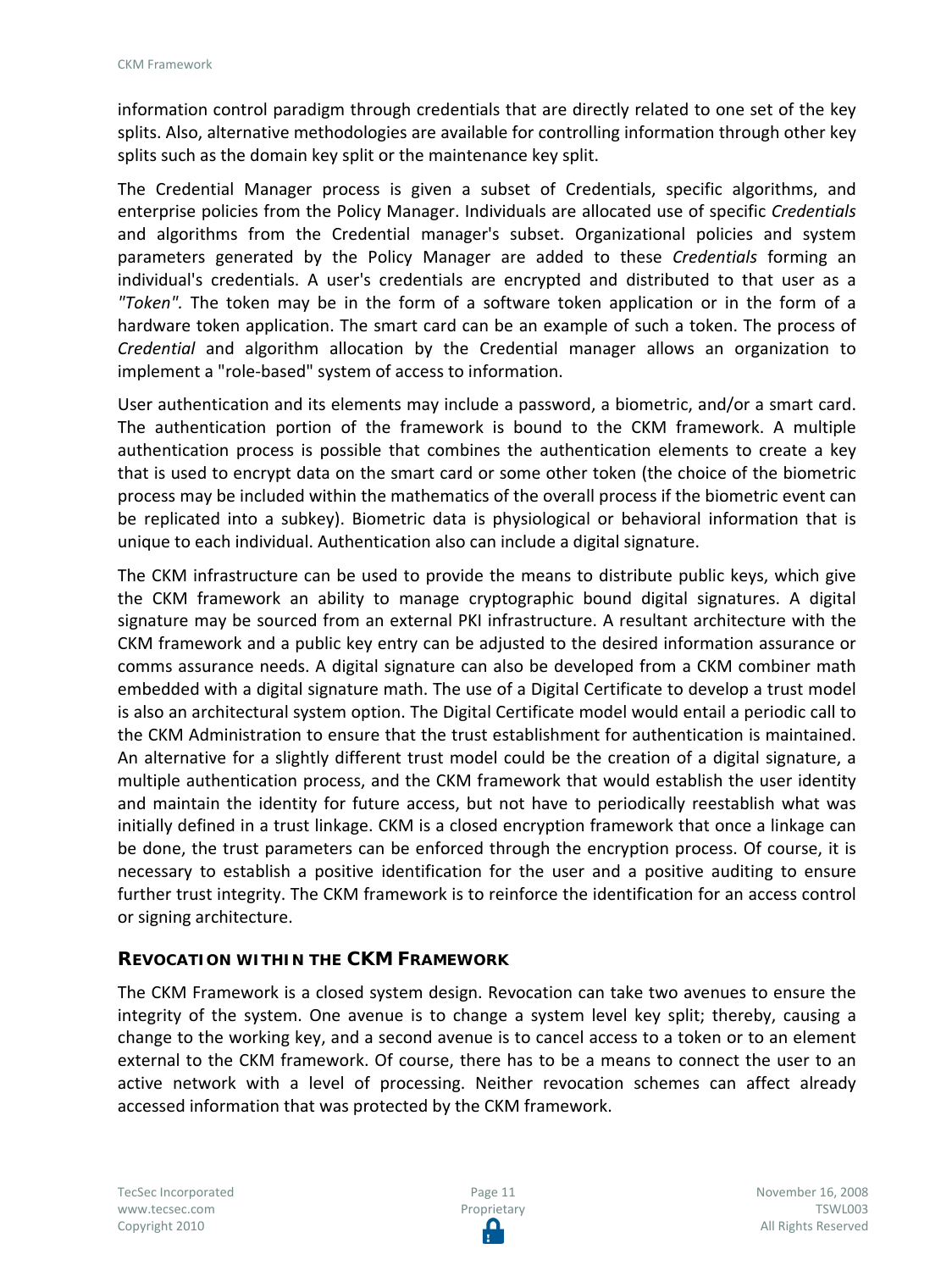The maintenance key split can be stepped to create a new key split that is distributed to all the users, or there can be an additional use of the maintenance key split to represent a time allocation function – the key split is only good for a defined period of time.

The token such as a smart card can be administratively cancelled, and it being the host for the CKM framework, cancels the use of the framework capabilities.

#### **SCALABILITY WITH THE CKM FRAMEWORK**

The subject of scalability can be easy to misinterpret.

Since the CKM framework results in a key-on-the fly while building on the traditional asymmetric and symmetric encryption algorithms, the CKM framework can be viewed as a modular design that can be adapted to specific requirements. If an export control requirement is central to the requirement, appropriate algorithms and key spaces (e.g., Suite B with the appropriate elliptic curves) can be included. The point is that the CKM framework is an adaptable architecture for designated encryption algorithms.

Current encryption schemas can include a focus on a public key only architecture that can result in a static key model. The seed key of the CKM framework may be viewed as an equivalent to the operational key of a static model. A public key rollover can be facilitated through the CKM framework when that combiner function is mated to a digital signature.

The multiple tiered CKM Administration has been demonstrated in other encryption architectures to be an effective means for scaling to larger enterprises. By having a separation between the administration of the enterprise policies and the enterprise key distribution, the administrative workload is facilitated. And, having the infrastructure support the token with its authentication model also offers a broad distribution capability.

#### **THE ROLE OF THE CREDENTIAL**

*Credentials* are associated with key splits, and an essential part of the administrative action. The use of the term 'labels' is interchangeable with the term 'credentials'. *Credentials* may be viewed in varying context. *Credentials* may be understood as information categories and sub-categories of addressees. *Credentials* may also be roles, or can be rules, or simply identifiers for information. Business information that is relevant to a banking transaction can be a trigger for controlling the flow of information, and the trigger is the *Credential*. The action associated with the *Credential* may give access to an electronic file, may activate a physical device, or differentiate access to portions of a single document, or function associated with the document e.g., print or copy. In many applications *Credentials* are humanly readable, so they are comprehensible to the sender who is determining the recipients of the encrypted content (or object). A *Credential* may also be defined through a collection of credentials (or a category) that relate to access privileges for a common event. In some instances, users can have all of the credentials from a category, or there are instances where some users may not be given all credentials or within all categories. It is possible to configure access rights to content through combinations of credentials and categories. *Credentials* may be associated with information contained in an XML tag.

The *Credential* may be personal to each user or user group. *Credentials* may be maintained on a (physical or logical) token that is distributed by the CKM administration. The token shall define the user's privileges. Access to the token may be through a biometric access or a pin or some

TecSec Incorporated [www.tecsec.com](http://www.tecsec.com/) Copyright 2010



November 16, 2008 TSWL003 All Rights Reserved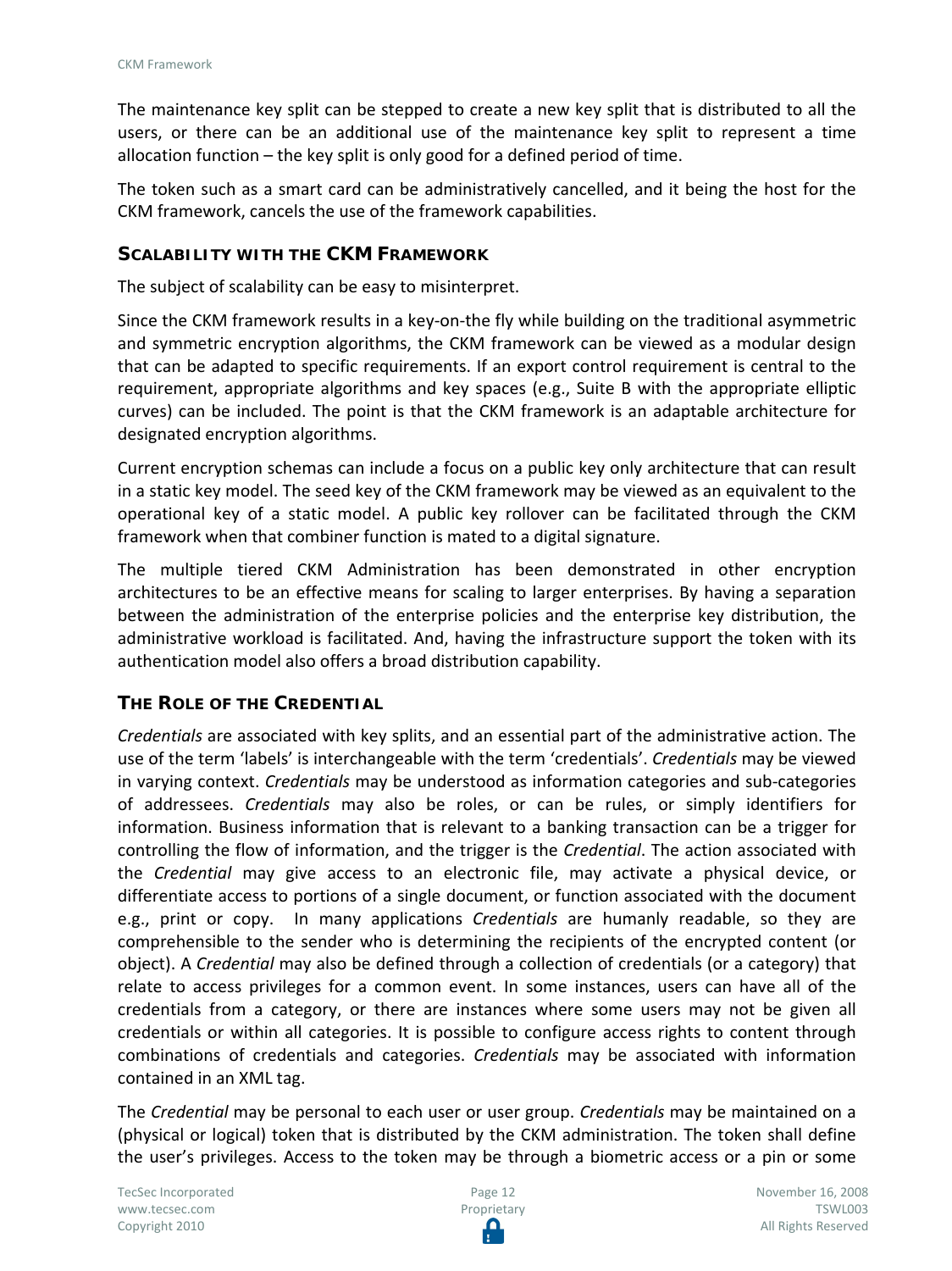combination for multi-factor authentication (the process that would be used is outside of the scope of this standard).

Every *Credential* points to a unique asymmetric key split value that is part of a CKM combiner process. The *Credential* establishes the access parameters that are further combined with other key split values to create the message encryption key (or working key). An administrative action can establish a policy for read or write access privileges that are enforced through the asymmetric key split's public key mathematics.

User credentials, contained in computer files, include a user's permission set, i.e., the label splits, their associated label names and indices that can be used for encryption (write permission) and decryption (read permission), and the permissions to algorithms that may be used. In addition, the organization name and associated split, maintenance level and associated split, header encryption split and certain parameters to be used by the organization are contained in a user's credentials. Policies, such as minimum password length, are also included in the user's credentials. When digital signatures are used, a copy of all the organization's *Credential* manager's public keys are included, as well as the user's signed certificate, if applicable.

In assigning a permission set to a user, the *Credential* manager looks to that user's role and its related responsibilities and privileges within the organization. Role templates and role hierarchies in the *Credential* manager software aid the *Credential* manager in this job. An individual's role may change; hence, credentials may be reissued with different labels, or may even be revoked altogether for an individual who has left the organization.

When a smart card is used, a random number can be stored on the smart card. This has the effect of tying the user and the smart card to the credentials file. In this case the credentials file cannot be decrypted without the smart card.

When biometrics are used, the biometric reading offers another piece of information from which to derive the credentials file encryption key if the reading can be reproduced exactly each time. This further ties the user to the credentials file. However, if the biometric reading cannot be reproduced exactly each time it must be compared to a stored baseline template for variance calculation purposes. In this case the template is not used in the encryption of the credentials. Instead, it is used for authentication and is carried in the credentials where it is used to compare to each biometric reading.

The credentials file carries an expiration date. Beyond this date the credentials file is useless. Each CKM encrypted object can contain a time stamp in its header. Objects encrypted by others beyond the expiration date of the credentials cannot be decrypted. The maximum time-out value -the time from credentials issuance to credential expiration -is set by the Policy Manager. A *Credential* manager may further restrict the time-out but cannot extend the time-out value when issuing credentials to a user. To use CKM after credentials have expired, a user must have credentials reissued by that user's *Credential* manager.

## **THE CKM HEADER**

Effective movement of information or content can be viewed as an encapsulated envelope such as a file for which an electronic version is shared. Some form of a header will be needed to locate a point of presence. The header can be viewed as another container associated with the encrypted information and containing selected encryption framework components. In the context of a fundamental CKM, these components are found in the combiner. The encryption

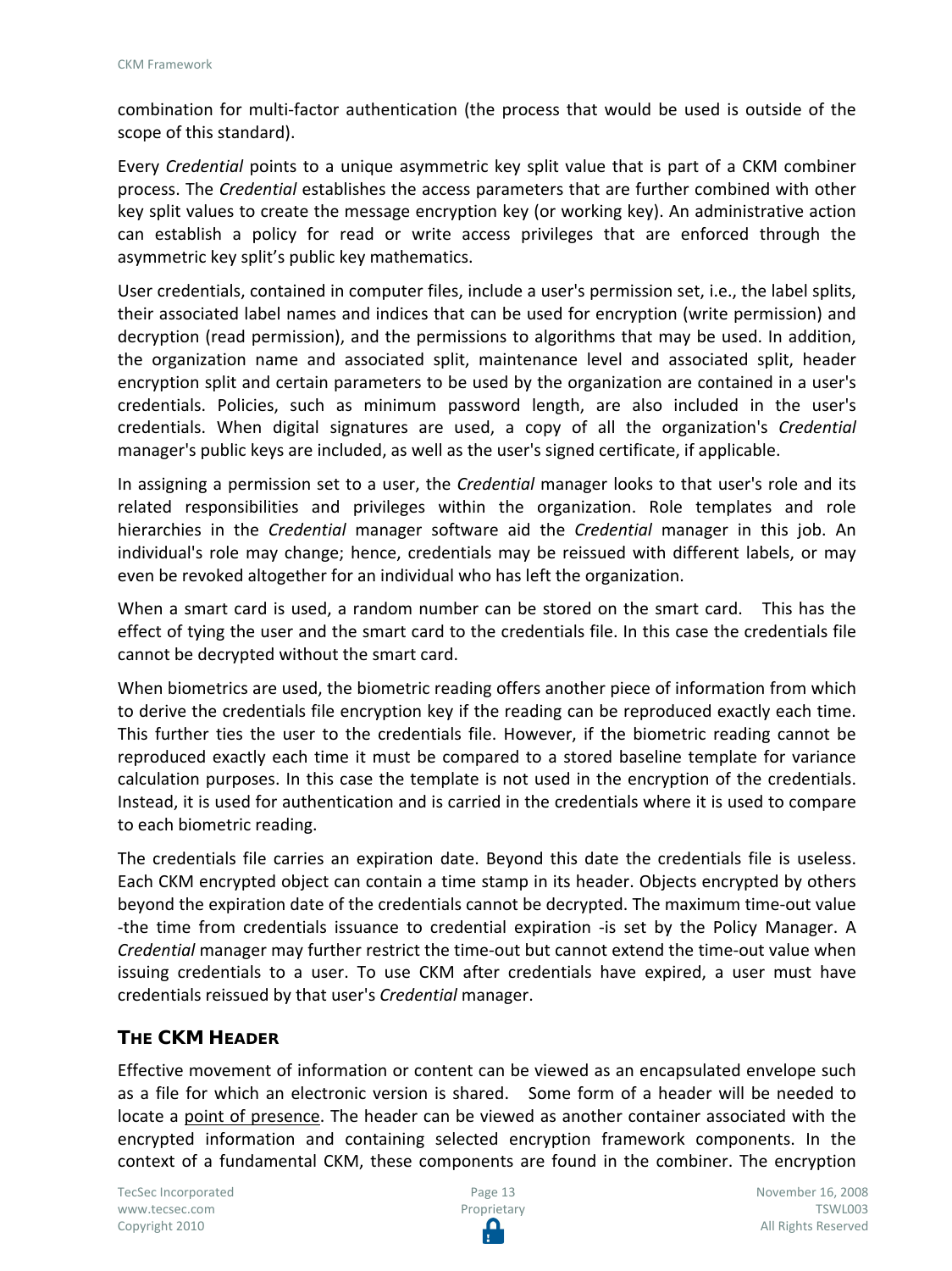process for content may be viewed as a collection of components beyond those needed by the CKM combiner to further manage and control the flow of information.

To protect content or access to content with an encryption framework, it is necessary to include a header with the encrypted content. A message may be viewed as content. Protecting content may be limited to data signing or include data encryption or a combination of both signing and encryption.

For CKM, a resultant secure content envelope that includes the header can be used as adjudicating access to content without compromising the content and while the content is in transit or at rest. The header must contain sufficient information to provide information associated with the data and to provide information for a selected encryption schema.

Content encryption or object encryption results in the encryption process becoming inherent with the life cycle of the data. Data is created, encrypted, transmitted, and stored (or at rest) – at each stage of this cycle, the data is encrypted. While the data remains encrypted, the associated header can be used to make decisions at a router, intrusion detection device, or similar network security entities. Data spillage from a security device becomes a non-concern since the data is always encrypted. The header can also be used for a pre-search of content for data-at-rest scenarios or a verification process before opening the content for plaintext review. As a function contained in the header, components (or attributes) associated with the intent of readership or peerage to content can be viewed in different capacities – as examples: 1) a component that is associated with the operating system such that invoking the component can result in denying access to the print function; or 2) a component that is associated with providing peerage to the content through a credential or other naming convention. The header may also define additional data separation that could result from a single secure content envelope or message being nested into another secure message to effectively have the content encryption enforce banking policies such as privacy, liability and enforcement of the business process sequence that may affect one message separate of the second message, yet the overall content application is the same. The header becomes the vehicle for defining the components associated with the information in regards to how the information is to be controlled. For CKM, pointers in the header may refer to the key split components; a pointer is not used for the encrypted random key split. The pointers offer additional integrity to the CKM encryption framework.

## **PROTECTION ASSOCIATED WITH THE HEADER**

The integrity and security of the header includes separate encryption methods to protect the random split key and to protect the balance of the components. The header may be signed with a digital signature. The header may also be protected from modification through the use of an HMAC computed on the header contents. Splits are never seen nor transferred as part of a transaction.

#### **SUMMARY**

To implement an encryption schema, the fundamental challenge is: how to maintain a secret associated with that schema so that vastly dispersed usage can be accomplished. In sum, how a balance is reached is to distribute the secret in the form of a key to many users. The mechanism is a framework for a key management architecture.

CKM is built on a key management framework: the architecture is designed for a large scale enterprise solution or for even personal use. The CKM schema results in the dynamic creation of